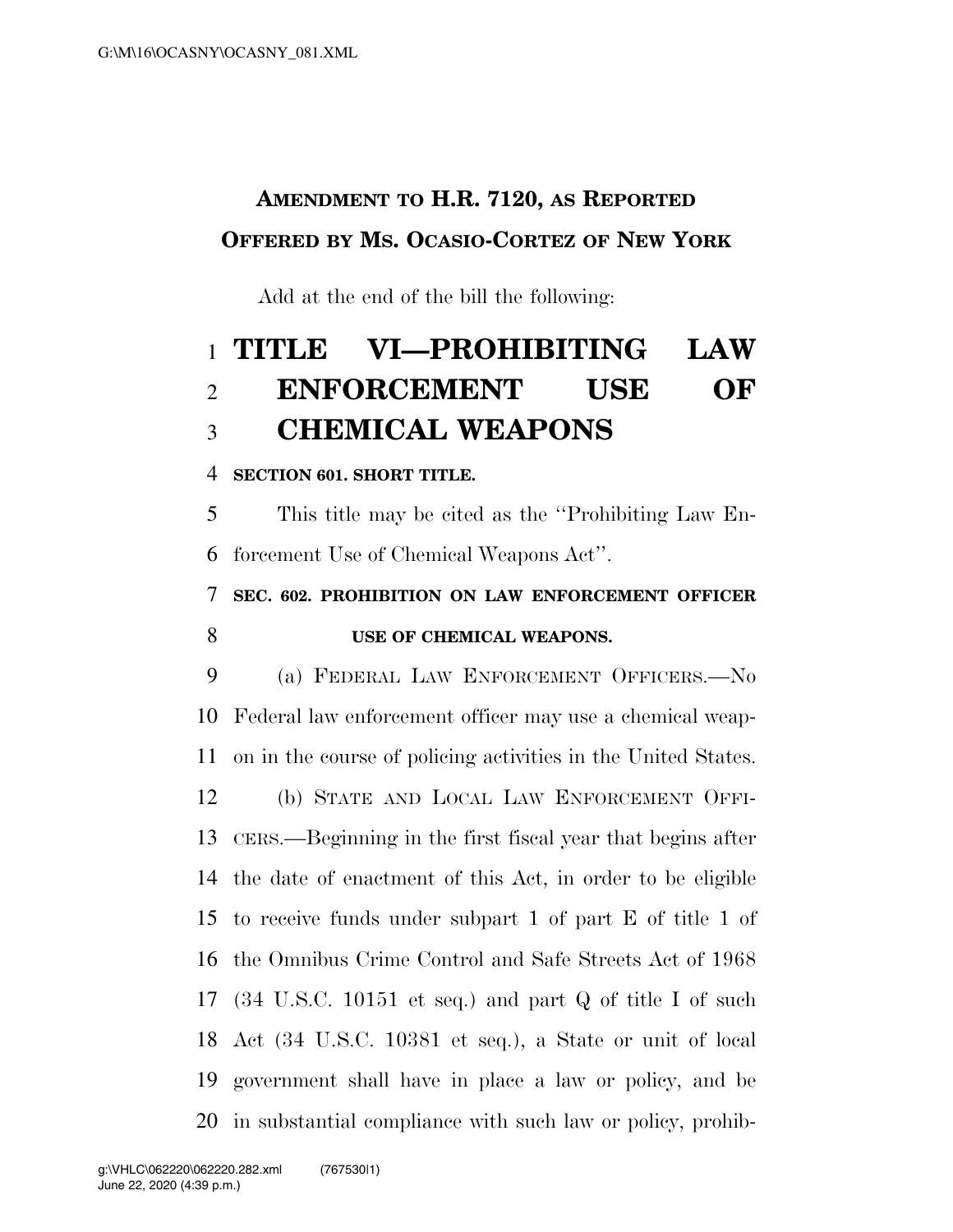iting law enforcement officers in that jurisdiction from using a chemical weapon in the course of policing activi-ties.

#### **SEC. 603. PROPER DISPOSAL.**

 (a) IN GENERAL.—Not later than one year after the date of enactment of this Act, a Federal, State, or local law enforcement agency that has in its possession a chem- ical weapon that was acquired for a use that, in the case of a Federal law enforcement agency, would violate section 602(a), or in the case of a State or local law enforcement agency, would violate the law described in section 602(b), shall surrender such each such chemical weapon to the At- torney General for disposal in a manner that complies with any applicable environmental and safety regulations re-lated to the disposal of such chemical weapon.

 (b) INSPECTOR GENERAL OVERSIGHT.—The Inspec- tor General of the Department of Justice shall conduct audits to ensure the appropriate disposal of chemical weapons under subsection (a), and shall, on an annual basis, report the findings of such audits to the Committees on the Judiciary of the House of Representatives and of the Senate.

### **SEC. 604. DEFINITIONS.**

In this title: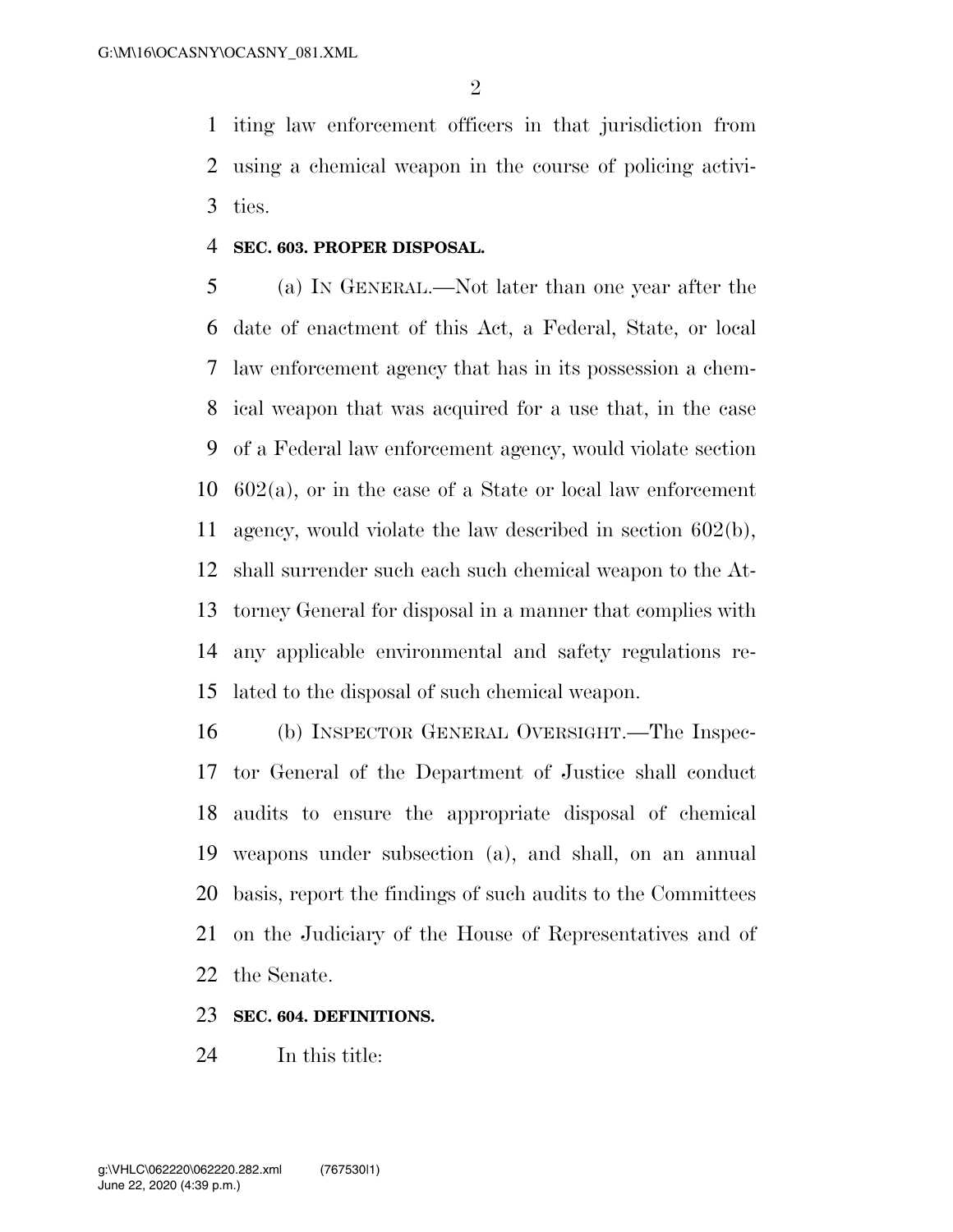| $\mathbf{1}$   | (1) The term "chemical weapon" means the fol-         |
|----------------|-------------------------------------------------------|
| $\overline{2}$ | lowing, together or separately:                       |
| 3              | (A) A toxic chemical and its precursors.              |
| $\overline{4}$ | (B) A munition or device, specifically de-            |
| 5              | signed to cause death or other harm through           |
| 6              | toxic properties of those toxic chemicals speci-      |
| 7              | fied in paragraph (1), which would be released        |
| 8              | as a result of the employment of such munition        |
| 9              | or device.                                            |
| 10             | (C) Any equipment specifically designed               |
| 11             | for use directly in connection with the employ-       |
| 12             | ment of munitions or devices specified in para-       |
| 13             | graph(2).                                             |
| 14             | Such term does not include oleoresin capsicum         |
| 15             | spray, or any munition, device, or equipment related  |
| 16             | to such spray.                                        |
| 17             | (2) The term "law enforcement officer" means          |
| 18             | any officer of the United States, a State, or unit of |
| 19             | local government, who is empowered by law to con-     |
| 20             | duct investigations of, or make arrests because of,   |
| 21             | offenses against the United States, the District of   |
| 22             | Columbia, a State, or a political subdivision of a    |
|                |                                                       |

 State, and includes a member of the Armed Forces (including any reserve component) under orders to act in a policing capacity in the United States.